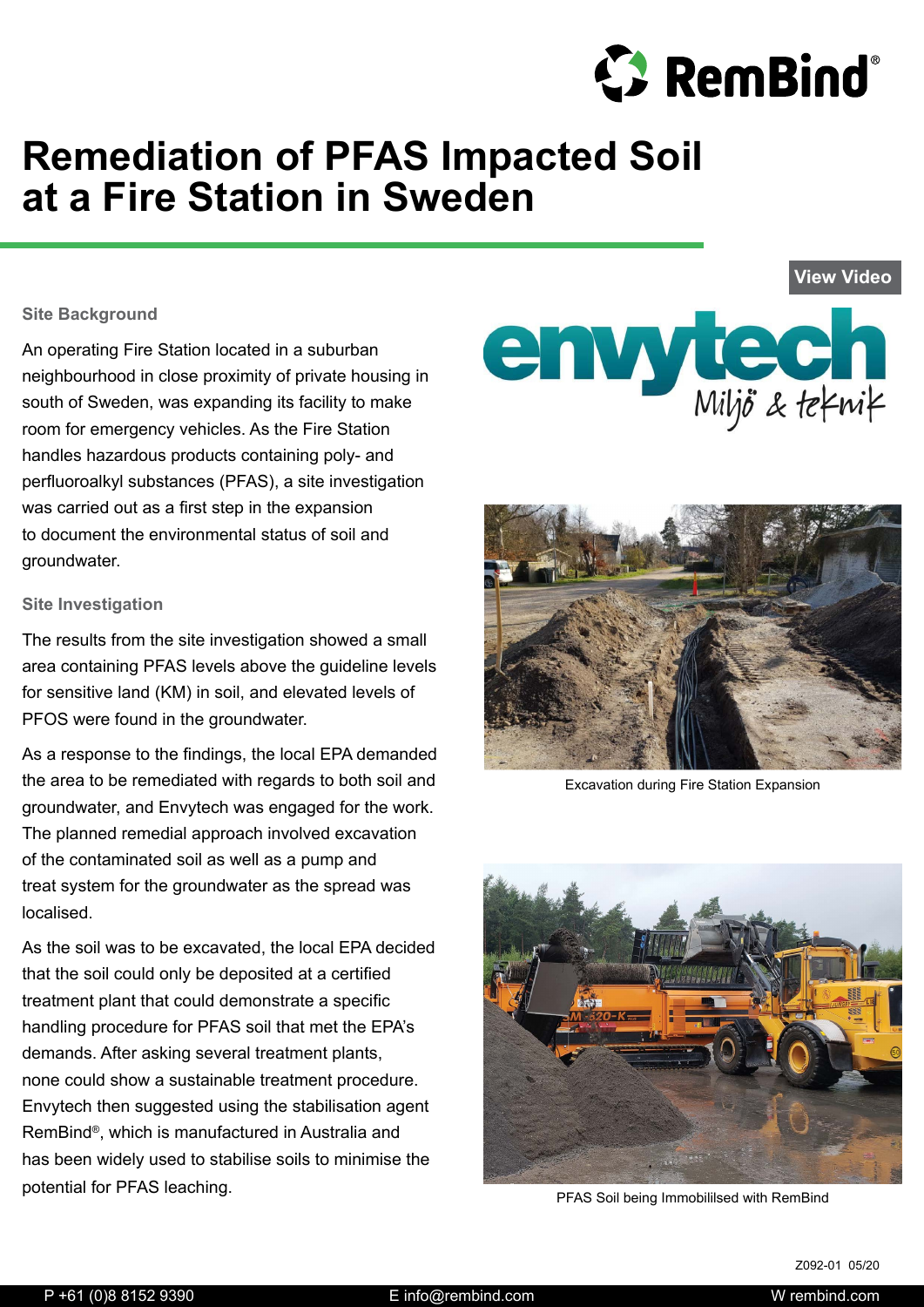

**[View Video](https://www.youtube.com/watch?time_continue=3&v=v5rb-Z2m_bw&feature=emb_logo)**

# **Remediation of PFAS Impacted Soil at a Fire Station in Sweden**

#### **PFAS Immobilisation with RemBind**

Contaminated soil was treated with RemBind and a two-step leachability test, certified method EN-12457/1-4, was performed at an accredited commercial laboratory (Eurofins).

The results showed that the leaching properties of the PFAS contaminated soil could be reduced by >99.9% when mixed with RemBind. PFAS concentrations of 1,400 ng/L were recorded for the non-treated soil at LS/2 (i.e. after 2 leaches) and 290 ng/L at LS/8 (i.e. after 8 leaches). For the stabilised soil treated with 2% RemBind the final leachate concentrations of PFAS (sum SLV 11) were <50 ng/L at LS/2 and 0.77 ng/L at LS/8.

This showed that leaching of PFAS from the soils were greatly reduced after adding 2% RemBind. But the results also showed that the most significant leaching of PFAS happens after only a short time, which is stimulated at LS/2. At LS/8, which simulates leachability after a long period of infiltration, significantly lower levels were noted, which means that by LS8, all leaching has already occurred, and that a LS/2 analysis more accurately reflects the true leaching potential of PFAS in the soil.

Based on the results of the trial, the local EPA approved that the PFAS contaminated soil, after stabilisation with RemBind, could be relocated for disposal at an approved treatment plant.

The soil was also approved by Hässleholm Energi och miljö AB (HMAB) for deposit at their plant. As HMAB had access to a treatment area at the plant in Vankiva, Envytech were offered the opportunity to carry out the stabilisation work at the facility. Envytech designed the mixing and stabilisation approach and performed it with its own staff in collaboration with HMAB.



RemBind Bulk Bags

| <b>Treatment</b><br><b>Sequential</b><br>Leach<br><b>Number</b><br><b>Units</b> | <b>Untreated</b><br>LS2 ng/L | <b>RemBind</b><br><b>Treated</b><br>(2%)<br>LS2 ng/L | <b>Untreated</b><br>LS8 ng/L | <b>RemBind</b><br><b>Treated</b><br>(2%)<br>LS8 ng/L |
|---------------------------------------------------------------------------------|------------------------------|------------------------------------------------------|------------------------------|------------------------------------------------------|
| <b>PFAS</b><br><b>Analytes</b>                                                  |                              |                                                      |                              |                                                      |
| $6:2$ FTS                                                                       | 12                           | < 10                                                 | < 10                         | < 0.30                                               |
| PFRA                                                                            | 24                           | 20                                                   | 20                           | < 0.60                                               |
| <b>PFBS</b>                                                                     | < 0.30                       | < 10                                                 | < 10                         | < 10                                                 |
| <b>PFDA</b>                                                                     | 220                          | 10                                                   | 57                           | < 0.30                                               |
| PFHpA                                                                           | 21                           | < 10                                                 | 10                           | < 0.30                                               |
| PFHxA                                                                           | 58                           | < 10                                                 | < 10                         | < 0.30                                               |
| <b>PFHxS</b>                                                                    | 10                           | < 10                                                 | 10<                          | < 0.20                                               |
| <b>PFNA</b>                                                                     | 42                           | < 10                                                 | < 10                         | < 0.30                                               |
| <b>PFOA</b>                                                                     | 20                           | < 10                                                 | 10                           | < 0.30                                               |
| <b>PFOS</b>                                                                     | 830                          | 10                                                   | 220                          | 0.77                                                 |
| PFPeA                                                                           | 150                          | < 10                                                 | 12                           | < 0.30                                               |
| <b>Sum PFAS</b><br><b>SLV 11</b>                                                | 1,400                        | < 50                                                 | 290                          | 0.77                                                 |

Reduction in PFAS Leachability after Immobilisation with RemBind